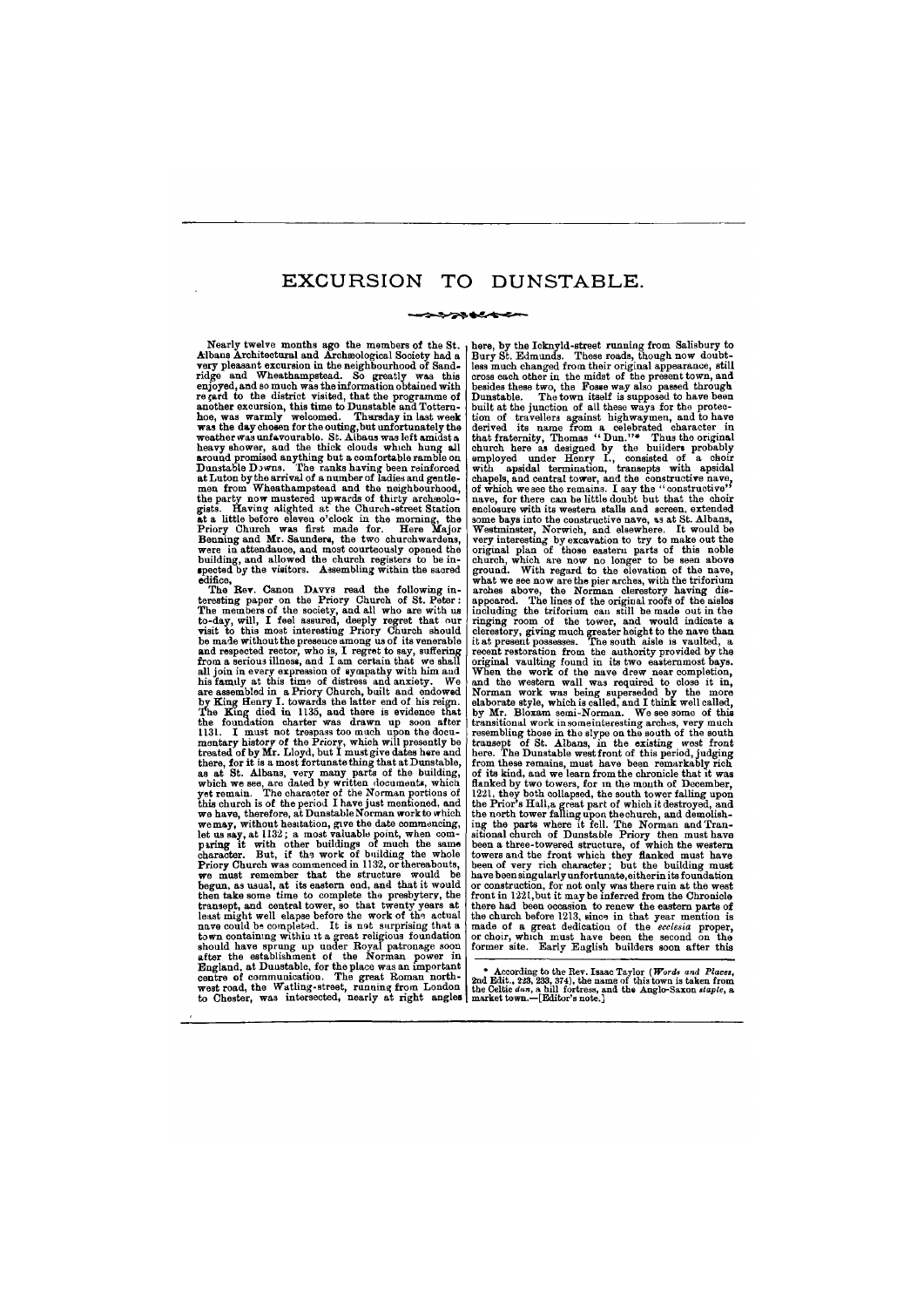## *ST. ALBANS ARCHITECTURAL AND ARCHAEOLOGICAL SOCIETY.*

occurred must have set to work to repair the fearful damage at the west front of the church caused by the fall of the towers in 1221, and they conceived a design of singular beauty. It was my happiness, some little time before his lamented death, to be talking with Sir Gilbert Scott about Dunstable west front, when he took out his pencil, and sketched upon the back of a pamphlet, our only drawing paper at hand, what he had discovered to be its Early English design from investigations which he had made here. That design did not include large towers, but the new west front was flanked by turrets crowned by pinnacles. It was a front very much of the same character as Sir Edmund Beckett's new west front at St. Albans, or like Lincoln without the towers which now rise behind its Early English work. In this west front the great central door of the transition Norman design was retained, and side doors of extraordinary richness, and of pointed form, were arranged to lead into the aisles; of which that at the north side still remains, which, of which may as the horin side sun remains, and waits being curicined with elegans has diapol Abbey. Above these doors are lines of arcading abboy. Above suese upper are mee of arcaumg of two lancet lights, with a niche of great richness between them. Within this window is what  $\frac{1}{2}$ we see, three noble lancet arches taking the lines of we see, three noble lancet arches taking the lines of the windows and niches without, which are flanked by two openings with arches descending on either side. It is by no means easy now to trace the intended sky it is by no means easy now to trace the intended sky after the manner of steps as the west front of Wells. after the manner of steps, as the west front of  $v$  eighthand  $\mathbf{I}$  should conclude that there were windows. qoes, and I should conclude that there were windows, probably triplets or more, with arcading and niches above. But whatever the complete Early English But whatever the complete Early English design, this again was doomed to great obliteration in Early Perpendicular times. From an entry in the Chronicle, we find that the pinnacles of the west front were complete in 1289, and it is interesting to observe what the late  $\bm{\mathtt{Mr.}}$  Hartshorne used to call "the buckle" ornament, which he considered a certain mark of work done during the reign of Edward the First (who, I need not remind you, occupied the English throne from 1272 to 1307), used as the supporting corbels of the arches of the passage between the internal arches and the glass openings of the present west windows. The same ornament, I may mention, occurs in the neighbourhood, at nearly the same date, in the corbel table under the spire at Wheathampstead, which has been lately discovered in records at Lincoln to have been built in 1290. The Early English west front at Dunstable could not, therefore, have been finished till very late in that style; in fact, almost the richness of the Early Decorated seems to belong to it. The obliteration of so much that was beautiful seems to have happened when the idea struck Early Perpendicular builders that they should like towers again. They built one on the north side of the west front, walling up at the time the Norman arches of the western-most bay of the north aisle, which tower they made to receive the Early English turret as a staircase and buttress at the north-west angle. On the south side they did not make such progress, but they carried up a staircase turret, or probably remodelled an old one, on the south side of the central door. What with restorations and alterations, ancient and modern, the west front of Dunstable must always present a most interesting. puzzle to architectural students. I should weary you at the very outset of our day's work if I went into the matter more at length now, also if  $I$  took you into the question of the central tower of the church (the and even position of which again appears to have been covered by one roof. way Lloyd was unable to be with them, in consethem. Peter, for Augustinian (or Austin), also called Black, edited for the Master of the Rolls by the Rev. H.R.Luard. almonry was begun in March, and finished before St. Luke's day (Oct. 18th). 1212.—Miracles ascribed to St. was given to penitents making a true confession, who should come thither in 15 days; and there was also granted by the same Bishop 20 days' pardon, thence-Lismore dedicated the altar of Holy Cross in honour \*NOTE**.—The offerings at this altar would seem to have been somewhat liberal, for we read that in 1275 the canons took of**  the bent pennies of St. Freemund (or Frehemund) 100<br>shillings' weight, which they expended in oats. For examples<br>of coin-bending see "Chronicon Angliae," p.17; Walsingham,<br>"Historia Anglicana," I. 264; J. de Amundesham "An

altered, when the Perpendicular work at the west end in the north aisle, and the triforium arches, then filled with window tracery, were in progress. One point, however, which I must for one moment refer to is the probable arrangement and apportionment of the principal parts of this church. Notices in the Chronicle speak of the great activity and generosity of the *parishioners* of Dunstable in repairing and rebuilding, notably in the western portions of the church, as well as of the work done by the monastic body in the eastern portions. Now it is well known that in not a few instances the western portions of large monastic churches, notably in the case of Wymondham in Norfolk and at Crowland and elsewhere, were in the hands of the parishioners of the parishes, and were in fact their parish churches under the usual control. I believe that the same thing goes on in the Collegiate Church at Lucerne in Switzerland at the present moment. Thus at the dissolution of the religious houses the portions of their churches reserved to the use of the parishioners were spared. It would apparently be so here. But the fact of this ancient arrangement is not only interesting but suggestive, where, in such cases as *St.* Albans, a parish church and a cathedral, though well divided by ancient screens, are

Canon DAVYS said he regretted that Mr. Ridgquence of professional engagements of great importance. He had sent his paper on the Documentary History of the Church, which he (Canon Davys) would read to

Mr. RIDGWAY LLOYD'S paper was as follows: The Priory of Dunstable was founded in honour of St. Canons, towards the end of the reign of Henry I. These Canons, belonging to the class called "Regular," lived in common, having a cloister, refectory, and dormitory. The following information concerning the Priory (together with a few other matters) has been gleaned from the " Annales Prioratus de Dunstaplia," 1207.—The altars of St. Mary, St. Frehemund,\* St. Nicholas, and St. James were dedicated. 1208.—The Frehemund, king and martyr. 1213.—On the feast of St. Luke the church was dedicated by Hugh II., Bishop of Lincoln, in the presence of earls and barons, abbots and priors, many nobles, and of common people without number. On this occasion 30 days' pardon forth for ever, to those who should come on the anniversary of the day of dedication, or within the octave. Relics of many saints obtained by the Prior from numerous friends, were by the Bishop deposited in the high altar. 1220.—On April 18th, the Bishop of of All Angels, and the altar of the parish in honour of St. John Baptist. 1222.—In the month of June the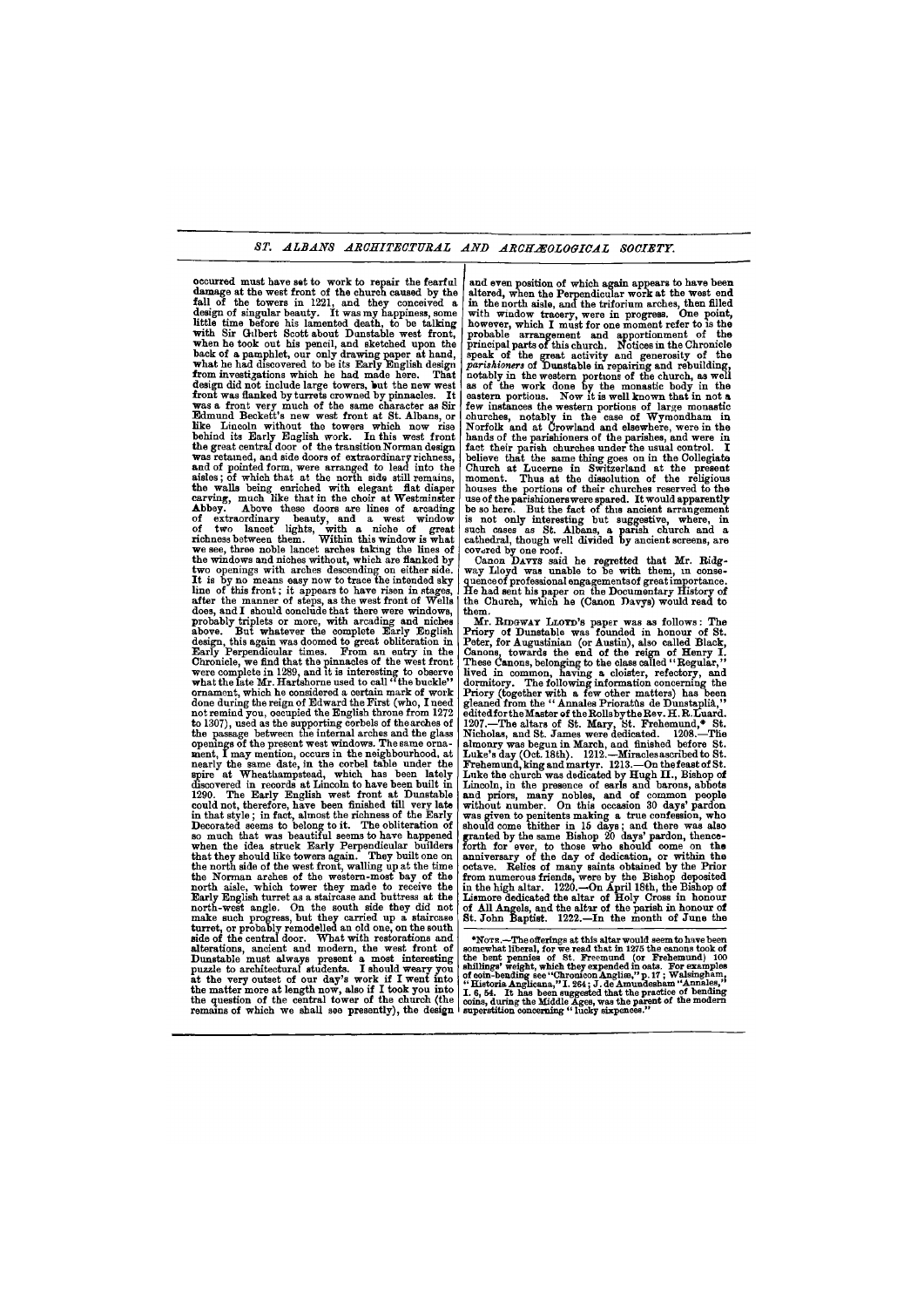**roof** of the presbytery fell in, and it was repaired before the autumn of the same year. During a storm in the month of December, fell two towers in the west front of the church, one of which fell upon the Prior's Hall, and ruined a great part of it; the other struck the church, a portion of which it shattered. 1228.—A dispute arose between the Prior and ten of the townsmen in reference to offerings, resulting in the excommunication of these persons, who, nevertheless, persisted in entering the church, accompanied by the populace. In consequence of this, the convent and the parish priest ceased to celebrate solemn masses in the church from August 1st to the feast of St. Denys (October 9th) ; solemnly celebrating meanwhile in the Infirmary chapel. For this cause Hugh II., Bishop of Lincoln, came to Dunstable with a number of clergy and chaplains, and from the rood-loft in the church he solemnly excommunicated the aforesaid ten persons, unless they should make satisfaction before the feast **of** St. Martin (November 11th). 1228.—In this year was founded the chapel of St. Mary in the Canons' was rounded the enapth of St. mary in the Canons<br>Camatery. 1931. To this year was dedicated the altar. **of** St. Mary, by Hugh, Bishop of Ely, with the assistance of Thomas, Bishop of Eny, while the  $\Omega$  the vigil of  $S_t$ . Lawrence's day (August 9th), the  $\Omega$ On the vigil of St. Lawrence's day (August 9th), the King (Henry III.) came to Dunstable with the Queen and their children, Edward and Margaret, to each of whom the Canons gave presents, namely, to the King a gilt cup, and to the Queen another; to Edward a golden buckle, and to Margaret another, at a cost of golden buckle, and to margaret another, at a cost of pieces of silk, and the King and Queen then offered eight pieces of sits, and the King gave 100 silver smilings. on St. Simon aud St. Jude's day (28th October), died on St. Simon and St. Jude's day (28th October), died Simon of Edelesbure, and was buried in the church of Dunstable before the cross. Of his substance was provided for the altar of the cross a silver chalice, a missal, a vestment, a lamp to burn continually, a light at two masses; namely, a wax taper from the Purification (Feb. 2nd), to the feast of All Saints (Nov. 1st), for which two candles were to be substituted from the feast of All Saints until Purification. It was also provided from his estate that a mass of Our Lady ahould there be perpetually sung, and a pittance granted for ever to the convent on every Monday which was not a feast day. And that on the day of his anniversary as much bread as could be made from five quarters (of wheat), together with a thousand herrings, should be bestowed on the poor for ever. 1250.—In the month of March was begun the inner gate within the Court of Dunstable, which was tin shed the same year. The refectory was roofed with ten loads of lead.  $125I$ .—A new private dormitory was built.  $1254$ .—Great stable built.  $1258$ .—On Saturday in Easter week (March 30th) the great stable fell to the ground; it was repaired before the feast of St. Michael. 1272.—Simon of Weston, a blind cleric, was admitted into the almonry. 1273.-In this year the nave of Dunstable Church was restored at the cost of the parishioners; namely, from the altar at the cross as far as the west door towards the north (that is, the northern porch at the west end). The same year was erected a great dove-cot, near the tailors' workshops.  $1275 -$ King Edward I. and his Queen were entertained here on St. Andrew's day (30th Nov.). 1276.-Dormitory mentioned. Great bells rung on the occasion of the murder by the King's falconers of the convent chaplain.  $1277$ -Two great bells given, and a third shortly after.  $1282 - A$  new body to the bakehouse and a wall to the brew-house built.  $1283$ .—A clock was made and placed over the

 $\mathbf{r}$ 

stable completed two pinnacles in the front of the church, towards the north, and they, in like manner, restored the stone carving in the north porch, which was ruinous throughout. 1290.—In December the body of Queen Eleanor was brought to Dunstable, and remained one night. In the middle of the Market-place a bier was set up, until such time as the Chancellor of the King, aud other great men who were then present, had chosen a suitable spot, where, later on, was erected, at the King's cost, a cross of wonderful height; the Prior being present and sprinkling holy water. 1293.—The great cross in the church, and the figures of Mary and John, were newly painted, and many images of saints in the church were likewise renewed. 1295.—Two robbers escaped from the gaol, one of whom fled for sanctuary to the church; in consequence of this, the principal gaol was entirely rebuilt of stone and cement. 1302.—The old chapel of Blessed Mary, which was ruinous, and which had been built by Richard, 4th Prior of this church, was pulled down, and rebuilt from the foundations. 1349.—In the time of the plague, the parishioners of Dunstable made a bell, and called it Mary, and Prior Roger provided lead for roofing the bell-tower. Mr. Albert Hartshorne, in his most valuable "Notes on Dunstable Priory Church," printed in the Associated Architectural Societies' Reports and Papers for 1881, p. lxxv., mentions the refusal of Catherine of Arragon to come to Dunstable, followed by the sentence of divorce pronounced against her by Cranmer in 1533, in the Lady Chapel. The dissolution of the Priory took place thirty years later. In the foregoing notes I have made no comment upon the architectural questions which naturally would arise out of the extracts from which hatutally would arise out of the extracts from the Annals, since this branch of the subject has been fully dealt with by my co-secretary, Canon Davys, in a paper which he has kindly read before the meeting, and of which these notes are intended to form the basis.

|                    | rood-loft. 1288.—William le Breton, prior, buried in | what murdiers, dienes, and rapes, their nature we.<br>What booties ere they tooke, ech had his share: |
|--------------------|------------------------------------------------------|-------------------------------------------------------------------------------------------------------|
| the Chapter-house. | 1289.—The parishioners of Dun-                       | Thus yeere by yeere they liv'd without all care.                                                      |

Dr. GRIFFITH then read some extracts from the church registers, which by the kind permission of the rector and churchwardens he was enabled to produce. In very early times, he said, few entries used to be made in the records and registers of monastic houses. They were extremely imperfect, but about the time of the Reformation an order was given that registers should be made in every parish. In the reign of Queen Elizabeth an Act was passed ordering that books of vellum should be provided in every church, and that entries in the old books, which were frequently made of paper, should be copied into these books. At Dunstable they had a vellum book begun in 1600, but entries were copied into it from the year 1558. This book appears to have been written by a man of the name of Willis, who was curate of the church. Before he had the book bound up he had written clearly in it some curious emblems—a font with its cover, a spade, and other tools used in burial. He called it " the terminus from which men start, and the end to which they go." The register also contains the following poetry which has been printed in Mr. Derbyshire's *History of Dunstable.* 

**By Houghton Regis, there, where Watlinge Streete Is cross'd by Ieknell way, once grew a wood With bushes thick orespred ; a coverte meete To harbour such as lay in waite for blood There lurkte of ruffians bold an hideous route Whose captaine was one Dunne, of courage stoute. No travailer almost coulde passe that way But either he was wounded, rob'd, or kil'd By that leude crewe, which there in secreetelay: With murthers, theftes, and rapes, their hands were fil'd,**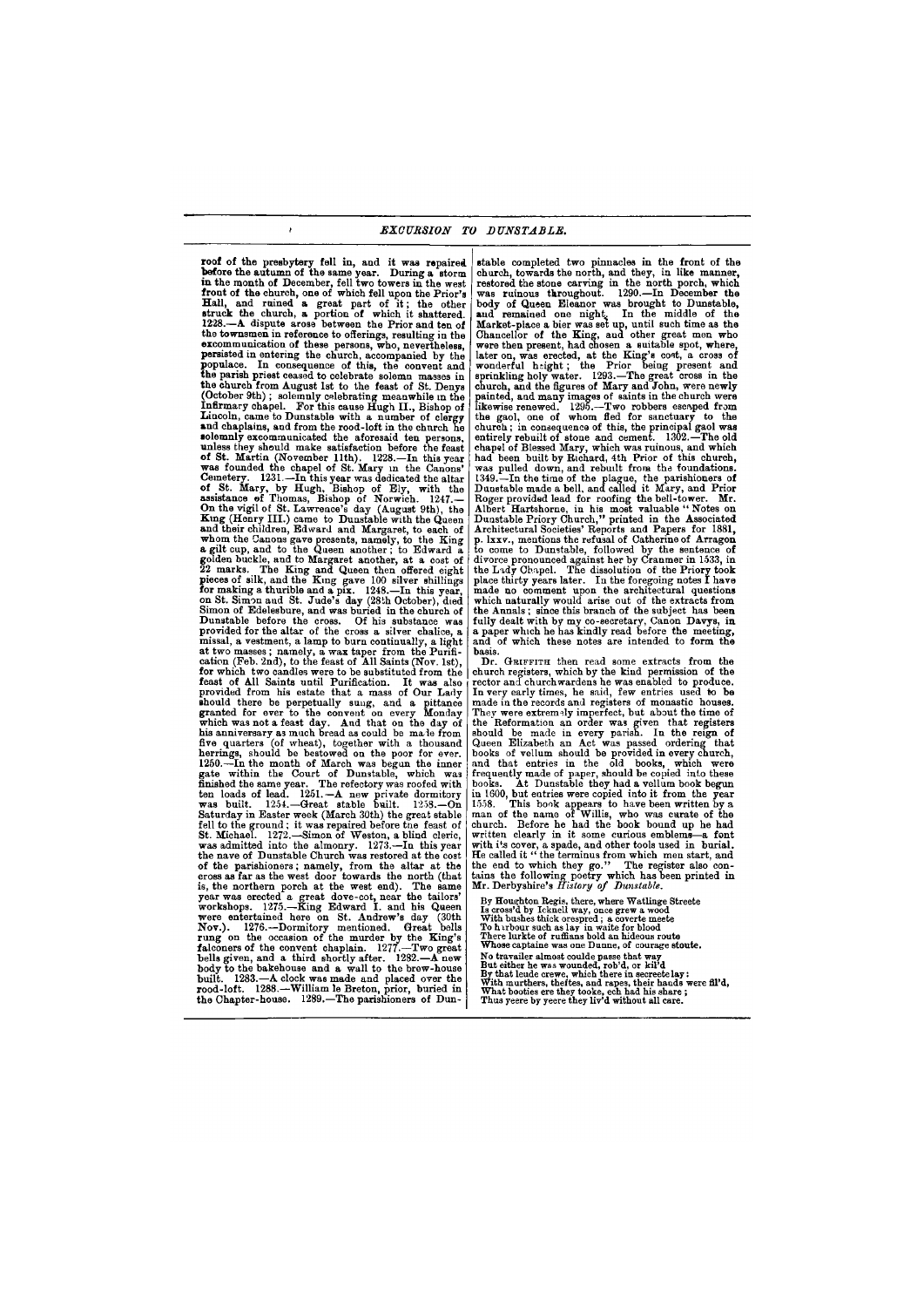#### *ST. ALBANS ARCHITECTURAL AND ARCHAEOL*OG*ICAL SOCIETY.*

**At last King Henrie, first king of that name, Towards the northern partes in progresse rode; And hearinge of those great abuses, came Unto the thicket where the theeves abode ; Who on the comminge of the kinge did flie Each to his house, or to his friend did hie. Wherefore the kinge, such mischiefes to prevent, The wood cut down ; the way all open layde That all trew men, which that way rode or wente, Of sodaine sallyes might be lesse affrayde ; And might descrie theire danger ere it came, And so by wise foresighte escape the same. This done, he rear'd a poull both houge and longe In that roade-highway, where so manie passe ; And in the poul let drive a staple stronge, Whereto the kinge's own ringe appendant was; And caus'd it to be publisht that this thinge, W i s done to see what thiefe durst steale the ringe.** 

**Yet for all that, the ringe, was stol'n away, Which, when it came to learned Beauclark's eare, By skylful arte to finde, he did assay Who was the theife, and first, within what shyre His dwellinge was, which this bould act had done, And found it to be Bedffordshire, anon. Next in what hundred off that shyre might dwell** 

He wished every parish in the country had taken as great care of the records as Dunstable had. The first entry referred to was that of Gervase Markham, buried xxiii. September, 1561, the last prior of the Abbey, whose burial was recorded. There were some facts about him which they might like to know. He had not yet been able to find the burial of any other prior, but they might be there. Gervase Markham was prior at the time of the divorce or annulling the form of marriage between Henry VIII . and Catherine of Arragon. Queen Catherine was staying at Ampthill, about 12 miles off. The King had been there a few days before. Cranmer, who was supported by the Bishop of Lincoln, and others came to Dunstable and cited Queen Catherine to appear, on May 9th, 1553, at the Abbey. The rev. doctor then read extracts of letters written by contemporaries bearing on the subject. The Queen refused to attend and appeared by proxy. On the 23rd May, 1533, Cranmer wrote to the King, " I have given sentence in your great and weighty case." and she was pronounced no longer the wife of Henry VIII. The was pronounced no longer the wife of Henry VIII, | land.<br>At this court Gervase was present and, there was every Ma similar to what they saw lower down the hill. No one could tell what the five knolls on which they were standing were. They had been examined, and marks of sepulture were noticed. It was a tradition in the neighbourhood that five kings with golden boots were buried beneath them—(laughter). There was nothing to make one think they were used for religious purposes. The earliest monuments in the world were mounds of this kind, and they existed in nearly every country. They would notice that one of the five was what was called " a long barrow," being of a different shape from the rest. The carriages were then rejoined, and after a short drive Maiden Bower was reached. Before proceeding to inspect it, however, lunch was partaken of in the green lane hard by, which a farmer present informed the party was the old drovers' road, by which the Welsh cattle were brought up. After a picnic luncheon, Dr. GRIFFITH proposed the health of the farmers who were so good as to allow the party to cross their At this court Gervase was present and, there was every | Major BENNING also proposed " Success to the St.

**This vent'rous wighte, Kinge Henrie caste to find; And upon Mansfield Hundred, straight it fell, Which being founde, he after bent his minde To learn the parish, and by like skyll tride That he in Houghton Regis did abide.** 

**Lastlie, the parish knowne he further soughte, To find the verie house where he remaynde; And by the preceptes of his arte he toughte; That by one widow Dun he was ratayned ; The widowe's house was searched, so wil'd the kinge, And with her sonne was founde, staple and ringe.**  reason to believe, consented. Another entry in the book was that of the birth of Elkanah Settle, the poet, born February 1st, 1648, who by some political partizans was preferred to Dryden himself. He was of different politics from Dryden, and used to parody the writings of that poet (see Johnson's *Life of Dryden).* Dr. Griffith also mentioned that the first play in England is said to have been performed in Dunstable by Geoffrey of Gorham (see Warton's *History of Poetry*), and explained how the schoolmaster at Dunstable became connected with St. Albans and eventually abbot of that Monastery. After having referred to other entries, the speaker led the way to the place where the " Favrey Pall " was placed. This is a beautifully worked cloth which was formerly used as a pall. It was lost to the town for 150 years. A letter was received from a gentleman at a distance saying that he had received as security for some money a very remarkable cloth, which he had no doubt belonged to the town of Dunstable. If they liked to pay the money he would send it. This was not done, and some time after the gentleman, saying that he had satisfied himself that the cloth belonged to mas no had sashing minison shase and orong before to  $\sigma$   $\epsilon$  "Fayrey" upon it, and so it was known as the  $\mathbf{F}_{\mathbf{y}}$   $\mathbf{F}_{\mathbf{y}}$   $\mathbf{F}_{\mathbf{y}}$   $\mathbf{F}_{\mathbf{y}}$   $\mathbf{F}_{\mathbf{y}}$   $\mathbf{F}_{\mathbf{y}}$ 

**Thus Beauclarke by his arte, founde out the thiefe; A lustie tall younge man of courage good, Which of the other ruffians was the Chiefe; That closlie lurked in that waylesse wood. Then Dunne, this captain thiefe, the widowe's sonne, Was hanged for the feates which he had donne. And where the thicket stoode, the kinge did build A market towne for saulfetie of all those Which travail'd that way, that it might them yielde A sure refuge from all thievishe foes; And there king Henrie, of his great bountie, Founded a church, a schole, and priorie. And for that Dunne, before the woode was downe, Had there his haunte, and thence did steale away The staple and the ring, thereof the towne Is called Dunstaple untill this day; Also in armes, that corporation, The staple and the ringe give thereupon.** 

A general meeting of the members of the Society was afterwards held in the vestry, where the following gentlemen were elected members:—Mr. Robert Burra, of Frogmore, and Mr. F. W. Silvester, of Hedges.

Leaving the church, the party proceeded to the Priory, where Mr. Cookson very kindly showed them " the vaulted chamber," the only part now remaining of the original structure. Some ancient wax candles found behind the wainscoting were inspected, and then the party proceeded down the High-street to the Sugar Loaf Hotel, where carriages were provided to convey them to the Downs. Jupiter Pluvius now proved more kind, and for an hour or so little or no rain fell. Having driven to the foot of the knolls, the party walked up to the ancient earthworks.

Dr. GRIFFITH said that there were two old Roman ways which met near this spot—he meant the Ichnieldstreet and the Watling-street. The latter street ran from Anglesea right through the country into Kent, and the other road ran from Totness, in Devon, to Bury St. Edmunds. Along both these roads marks of the Roman occupation were constantly found. The British ways were marked by a series of parallel tracts,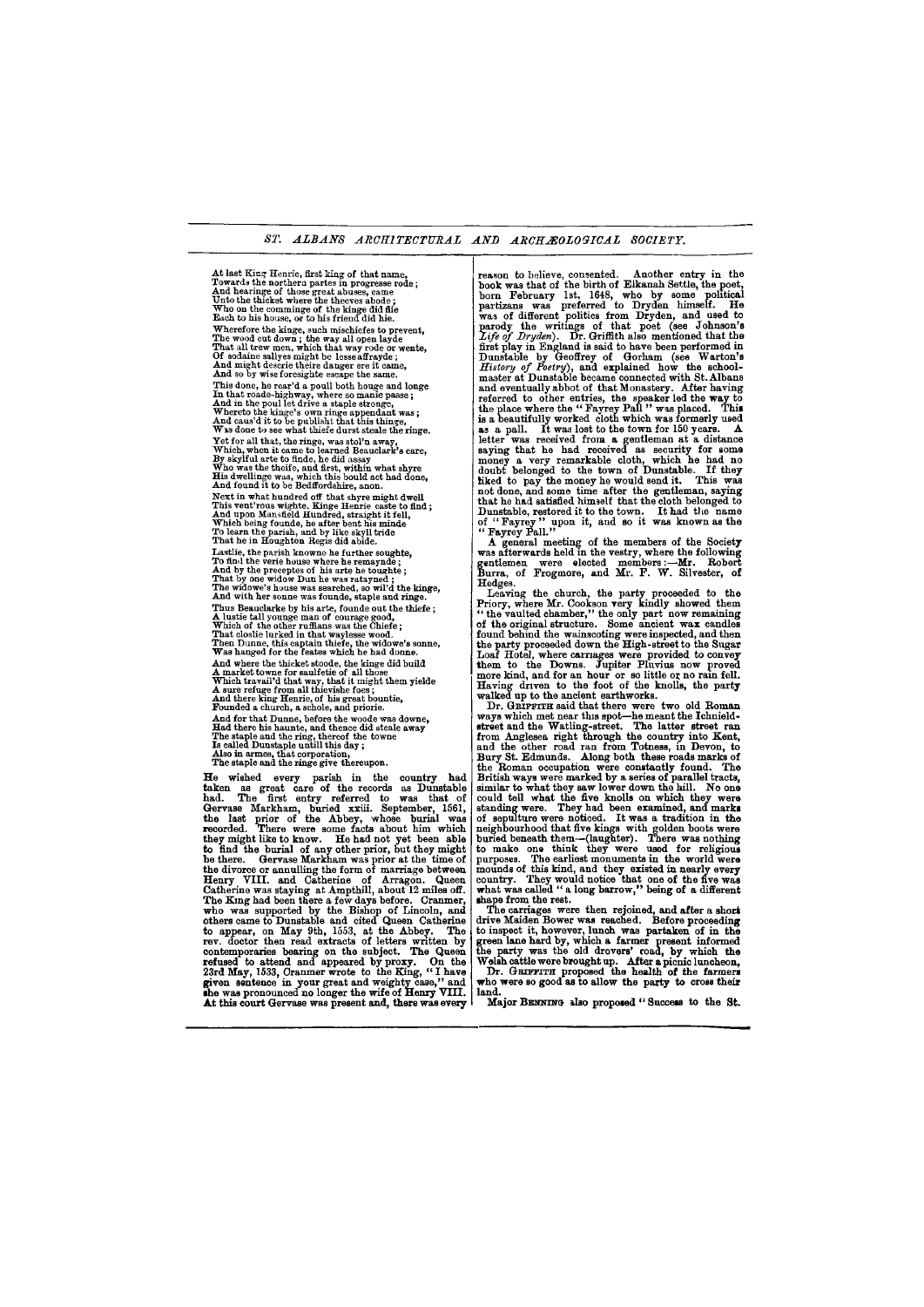Albans Archaeological and Architectural Society."

At Maiden Bower\* Dr. GRIFFITH pointed out that the place was probably an ancient British stronghold, and that flint implements were frequently turned up. They would not suppose a maiden ever made this her bower. She would like a smaller snugger place, and even if she had a friend with her she would not occupy that place—(laughter). The word " Maid " was most likely an old Celtic word, which meant " great," and occurs in names of ancient fortresses, as Maiden Castle, Maiden Bower, Maiden Bradley, Maiden Stone.

Dr. GEIFFITH proposed that three meetings be held in the course of the winter of a social nature, to talk over any matters that might arise. He wanted someone to be appointed to take charge of these meetings.

Canon DAVYS thought if Dr. Griffith would be so kind as to undertake that they would be very grateful —(hear, hear). This Dr. Griffith consented to do, and the proposal was carried with acclamation.

The quarries at Totternhoe were next visited, and on assembling in a shed to take refuge from the rain, which was again falling pitilessly,

The Rev. H. FOWLER read the following paper:-The church of St. Giles, Totternhoe, although not remarkably attractive architecturally, has a special interest for our St. Albans Archaeological Society, because the

Mr. A. F. GRIFFITH then gave a short lecture with regard to the section of Totternhoe stone in the quarry. Fossiliferous rocks were, he said, divided into three great groups—the Palaeozoic, the Mesozoic, and the Kainozoic. The chalk which was all around them was at the top of the Mesozoic series. Just below the chalk was a bed of clay, called the Gault. Near the base of the chalk it became more and more clayey, and the last 100 feet or so was called the chalk marl. At the top of the chalk marl occurred a thin band of sandy chalk, which was about one-fifth sand and about one-fifteenth clay, the rest being carbonate of lime. It oocurred in two thick layers with a thin band of very clayey material in between. That sandy form of chalk was used as a building stone, and was employed in St. Albans Abbey and many churches in the neighbourhood. It answered fairly well as inside work. At Dunstable it had been used for outer work, but there the sharpness of the decorative work had gone owing to the stone weathering. In olden times they quarried the stone, making galleries, and so getting out the stone which had not been exposed to the atmosphere at all. The bed had been traced a considerable number of miles, through Oxfordshire to Hitchin.

<sup>p</sup> arish contains the quarries of *clunch*, which was largely used as building material by the Abbots of St. Albans. We know that Abbot Trumpington employed the Totternhoe stone in his Early English work of the nave, externally as well as internally. Abbot Michael de Mentmore acquired a quarry at Egelmunt, which was probably the name of some locality in this parish, because his work is constructed of Totternhoe *clunch ;*  and Abbot John de Whethamstede purchased two quarries *apud Totharno*, for his building purposes (Regist. I. 464). We might call this the church of the quarries, for quarrying must have been the chief occupation of the inhabitants in the Middle Ages. The name itself is much more ancient than the quarries, if it is formed, as we are told by Mr. James Wyatt, from the Celtic word *Teotan*—burning, and the Saxon *hou*  a hill and signifies" The Beacon-hill." The following particulars respecting the history of the church and parish have been gleaned chiefly from the Dunstable annals. The works on the county antiquities afford little information, for there appears to be no history of Bedfordshire corresponding to the compilations of Chauncy and Clutterbuck for our own county. From early tunes Totternhoe appears to have been closely carry things rotating appears to have been electry Bray, the two manors having been possessed by the same owners up to the time of the Reformation. The chief residence of those owners was the castle of Eaton Bray, which, Lysons informs us, was built in paton pray, which, hysons informs as, was built in people of Dunstable. The authority is not given, but people of *Dunstable.* The authority is not given, but Lysons states that the church of Totternhoe was given to the Priory of Dunstable by Walter de Wahul, of Shortgrave, who lived in the reign of Henry II . This must have been before 1209, because we find from the must have been before 1209, because we find from the Dunstable Chronicle that in the latter year the estate of Shortgrave/Scortegrave), in Hertfordshire, was possessed buortgrave *cortegrave*, in Hertiorushire, was possessed<br>by William de Cantelupe (steward to King John), with whom Prior Richard de Morins made a composition. We gather, therefore, that there was a church here at the beginning of the Early English period. We can not infer that it was in the Early English style; it mot infer that it was in the marry magnem style; it early have been a inorman church existing from an earlier early date. The only remaining vesuge of an earlier floric is, I believe, a sepulcirat stab sculptured with a  $\epsilon$ noriated cross of Early English character, at the west end of the north alsie. The patronage of the church probably continued in the possession of the Priors of Dunstable up to the period of the dissolution of the  $P_{\text{min}}$  $\frac{1}{2}$  (A.D. 1939). We have an evidence that it was neig by them at a late period, probably in Henry VII.'s reign, in a small brass at the eastern end of the north aisie, inscriped—*Hic jacet frater Thomas Greve, quondam* presbyter istius  $\omega c_1 = \frac{c_1}{c_2}$  is the term in thomas Greve, formerly priest of this place." The term "frater" indicates that he belonged to a Monastic order, and there can be little doubt that he was one of the Austin Canons of Dunstable. We find the word " frater" applied to the Canons in the Dunstable Chronicle. "Frater" Stephanus, who held the cure of the church of Flittewick, is mentioned as a canonic *(Canonicus).* A vicar was first constituted here under Prior Richard de Morins, in October, 1220, by an ordinance of Hugh de Wells, Bishop of Lincoln (the builder of a portion of the nave of Lincoln Cathedral), in whose diocese the church was situated. Five vicarages were established at the same time in the churches belonging to the Priory. The value of the whole church of Totternhoe is given as 10 marks, of the vicarage as five marks, consisting of the whole

The party then left the friendly shelter of the shed, and crossed Totternhoe Knolls to the village. Totternhoe "Castle" was viewed, but the rain prevented anything beyond the mere pointing out the old British work, the well, and the Roman Camp there. Walking was found to be very difficult on the hills, the slippery nature of the sodden chalky soil affording very poor foothold, and not a few tumbles occurred in the course of the walk. However, the high road was reached at length, and here the carriages were in waiting to convey the party past the " Castle Yard " to the church. There the  $\hat{V}$ icar threw open the edifice for inspection.

**Rev. I. Taylor**'s *Words and Places,* **p. 486.—[Editor's Note.]** 

**<sup>\*</sup> " Maiden Bower, or the Maidning Bourne, seems to be a corruption of the Celto-Saxon name Mageburg "—(Rev. Isaac**  Taylor's Words and Places, 2nd. Edit., page 233). It may,<br>however, be derived from the Celtic Magh-dun, the fort in the<br>plain, (as suggested by Mr. James Wyatt in a paper read<br>force the Bedfordshire Architectural Society,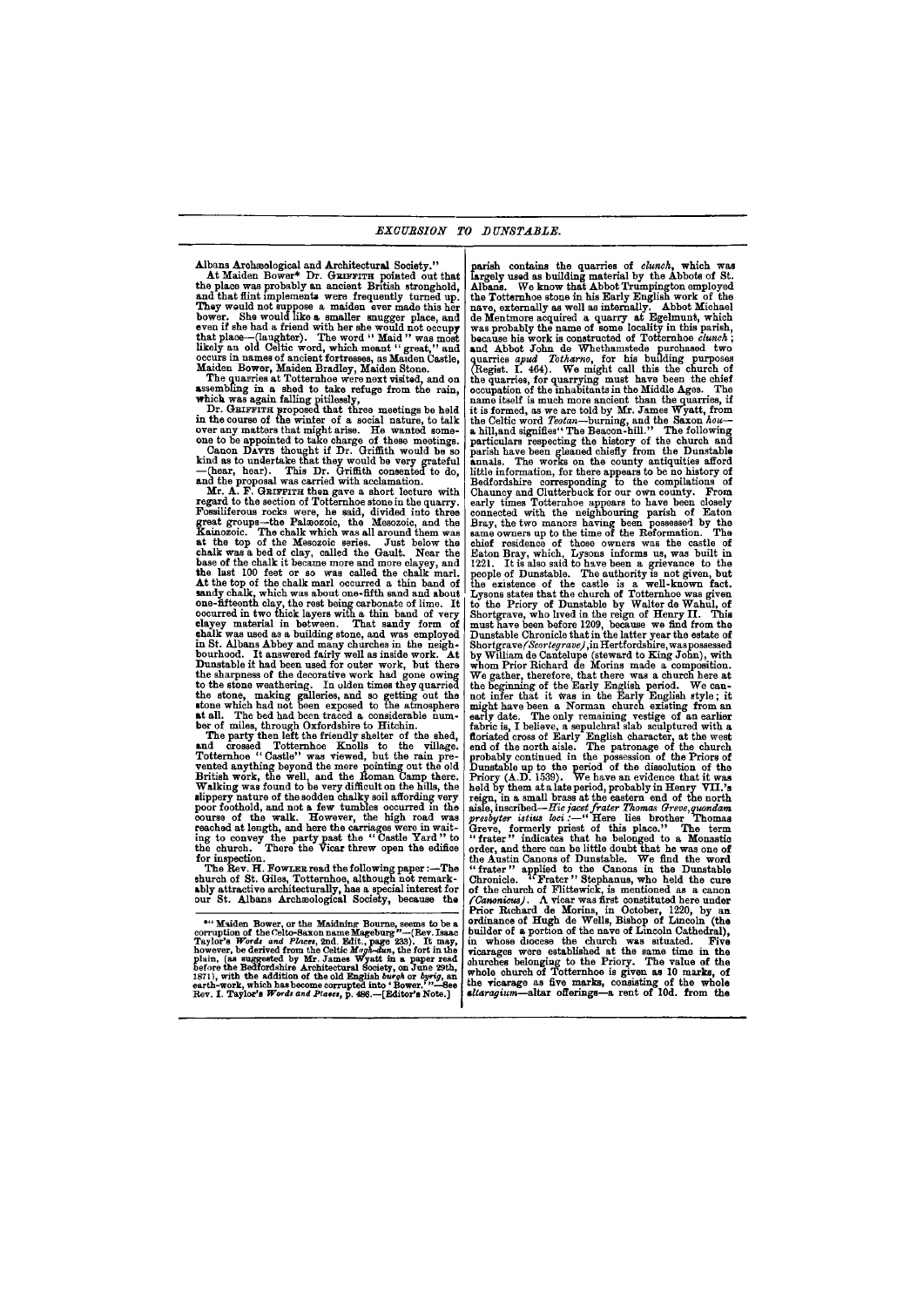# *ST. ALBANS ARCHITECTURAL AND ARCHAEOLOGICAL SOCIETY.*

land of Richard Godwer, half the tithe of hay of the whole parish, and a parsonage-house *(mansum presbyteri*). Part of the vicar's maintenance, then, appears to have been derived from the offertories. The "tithe of hay" probably indicates that the land of the parish was nearly all in pasture, as we should expect iu a parish on the downs. We have here no mention of the quarries, nor in any part of the Chronicle. The annals make no further allusion to the vicars of Totternhoe, and we can only learn the names of one or two of them from the memorial brasses existing in the church. A well-executed brass in the chancel commemorates John Warwekhyll, vicar, who  $\frac{1}{\text{d}}$  in 1524 ; he holds in his hands a chalice and the host. The inscription of Thomas Greve may be that of a vicar or a chantry priest. He was buried before an altar in a chapel, or chantry, in the south aisle; for the piscina exists in the wall, now concealed by the wainscot, as the vicar has pointed out. The altar may wanisood, as die viear has politied out. The aftal may nove been ucurested to be. mary. There is one church ornaments and furniture. In the year 1293 endren ornaments and rurniture. In the year 1255 a dispute between the parishioners and the rector a dispute between the parishioners and the rector-<br>presumably the Prior of Dunstable—as to whose duty it was to provide in the church, *banners (Vexilla)*, a *comproved in the church, banners (vextility)*, and  $\alpha$  missal. The question was referred to the Archdeacon of Bedford, The question was de Rothers legal de Roman de Rodrom, master hoger we responsible, and he decided that the parishioners were responsible for these things, the rector being exonerated. (Dunstable Chronicle, page 377). The Vexilla mentioned were what are termed in old church inventories "Rogation Banners," for use in religious processions, especially in the Rogation days; no doubt one of these bore an effigy, or emblem, of St. Giles, the patron saint. The vicar informs us that there is a locality in the parish called "Litany." This would be the spot where the Litany or prayers for a blessing on the fruits of the earth would be offered by the vicar and parishioners in the rogation perambulations around the parish boundaries. A pleasing use of banners as a wall decoration is exemplified in the present building. With regard to the manor and lands in the parish, the information is somewhat less scanty. It is noted in the "Domesday Survey" that in the time of King Edward the Confessor the manor of Totternhoe ("Totenehou") was held by the Saxon Thane Levenot; and after the conquest it was given to Walter of Flanders. Before 1209 it had passed to William de Cantilupe, and this powerful Norman family, who were Barons of Burgavenny (vid. Lyson's  $B$ edfordshire), must have exercised considerable influence on the fortunes of the parish during the greater part of a century. Probably the vicar of Totternhoe was a frequent guest at the Castle of Eaton Bray as long as the Lord of the Manor was on good terms with the Prior of Dunstable; this, however, was not always the case. Several distinguished members of the Cantilupe family are mentioned in the chronicle. In 1237 Walter de Cantilupe (son of William named above) was enthroned Bishop of Worcester (page 146). In 1240 Simon de Cantilupe. Archdeacon of Norwich, was made Chancellor of  $Enzland, In 1254 William de Cantilune the$ third. Lord of this Manor, was buried with great  $\overline{\text{p}}$  about a both  $\overline{\text{p}}$  at Studley in Warwickshire, in the presence of  $f_{\text{many}}$  abbots and nobles—among them Simon de Montfort (page 192). Under the year  $1287$  there is a record of the miraculous hair-shirt (cilicium) of Saint

Thomas de Cantilune in Hereford Cathedral. (page Thomas de Cantilupe, in Hereford Cathedral. (page | family of Bray had probably held some possessions in  $\frac{1}{339}$ . Other nersons held lands in Totternhoe during | the neighbourhood from early times, for we find bequeathed his land here to the Priory ; and, in the same year, Prior Richard purchased half a virgate of land here from Thomas Cnot (page 141). In 1257 John de Heltesdone mortgaged his estate in Totternhoe, lying " *sub duna et super dunam."* If the word *duna* is rightly explained to be the Celtic *dun* or *din,*  signifying a hill-fortress, this is the only allusion in the document to the ancient earthworks, now called Totternhoe Castle (which we have just been inspecting); the word, however, may be the Saxon *dun* or *don,* meaning simply a hill. Lysons informs us that the lordship of Totternhoe, together with Eaton Bray, passed by an heiress in 1273 to the family of Zouche; and this agrees with the Chronicle, which records that George de Cantilupe died about the Feast of All Saints, 1273, and one-half of his lands descended to Eudo la Suche, who had married the eldest sister of George de Cantilupe (p. 256). The chronicler tells us that Eudo was at first on good terms with the Prior, but after a time it was unfortunately very much the reverse ; and doubtless this was not for the comfort of the Vicar of Totternhoe. In 1274 a contention arose between the Lord of Eaton Bray and Prior Simon about the right to try a man accused of felony. At first Eudo's bailiff gave him up to the Prior, but Eudo sent an armed band who broke into the Prior's prison and carried off the felon. They also demolished the Prior's gallons at Edesuthe also demonshed alle fillers gallows as Bucsulus was not arranged till the time of the next Prior, William (p. 262). Amongst the various complaints made by the chronicler against the family of Zouche, made by the chronicler against the Tanitry of Zouche, the Lady Milesent de Montalt caused a herd of the prior's pigs, which were treated as new manor of the Thoterho, to be chased to a place called Herthendene, the homestead of William Inge, and pounded there. This William Inge is mentioned above as the bailiff of Eudo de la Suche, and it seems probable that Lady mules de la Suche, and it seems probable that mady milesent was the wife of this made, having been married previously to Roger de Montalt. The offended  $P$ rior prosecuted the lady in the Court of King's Bench, and at length obtained a verdict of 2s. damages  $(p. 343)$ . In a second suit with the Prior the same lady is said to have produced, in vindication of her claims, the Domesday Record *[Recordum del*]  $\nu$  lomesday). She was, however, again deteated by the litigious Prior and incurred a fine of  $40s$ . (p.  $352$ ). The Chronicle unfortunately (with the exception of a few scattered entries) comes to an end in the year 1297, more than a century before the present church was erected, and I have been able to collect but scanty information from other sources. The family of Zouche appears to have continued in possession of the manor till the end of Henry VII.'s reign. It is proved by a document (Esch. II., Edward IV.) that Katherine, widow of William Lord Zouch, died, seized of it in 1471. About this date we find from an entry in the "Liber Benefactorum" of St. Albans Abbey, that Lord William de la Souche and his son William were admitted to the Fraternity as lay-members. One of these was probably the person referred to. Lysons tells us that "the manor of Eaton Bray is supposed to have been forfeited by attainder, and to have been granted in 1513 to Sir Reginald Bray, when he obtained a grant of the neighbouring parish of Totternhoe, which had been also in the families of Cantilupe and Zouche." The the neighbourhood from early times, for we find